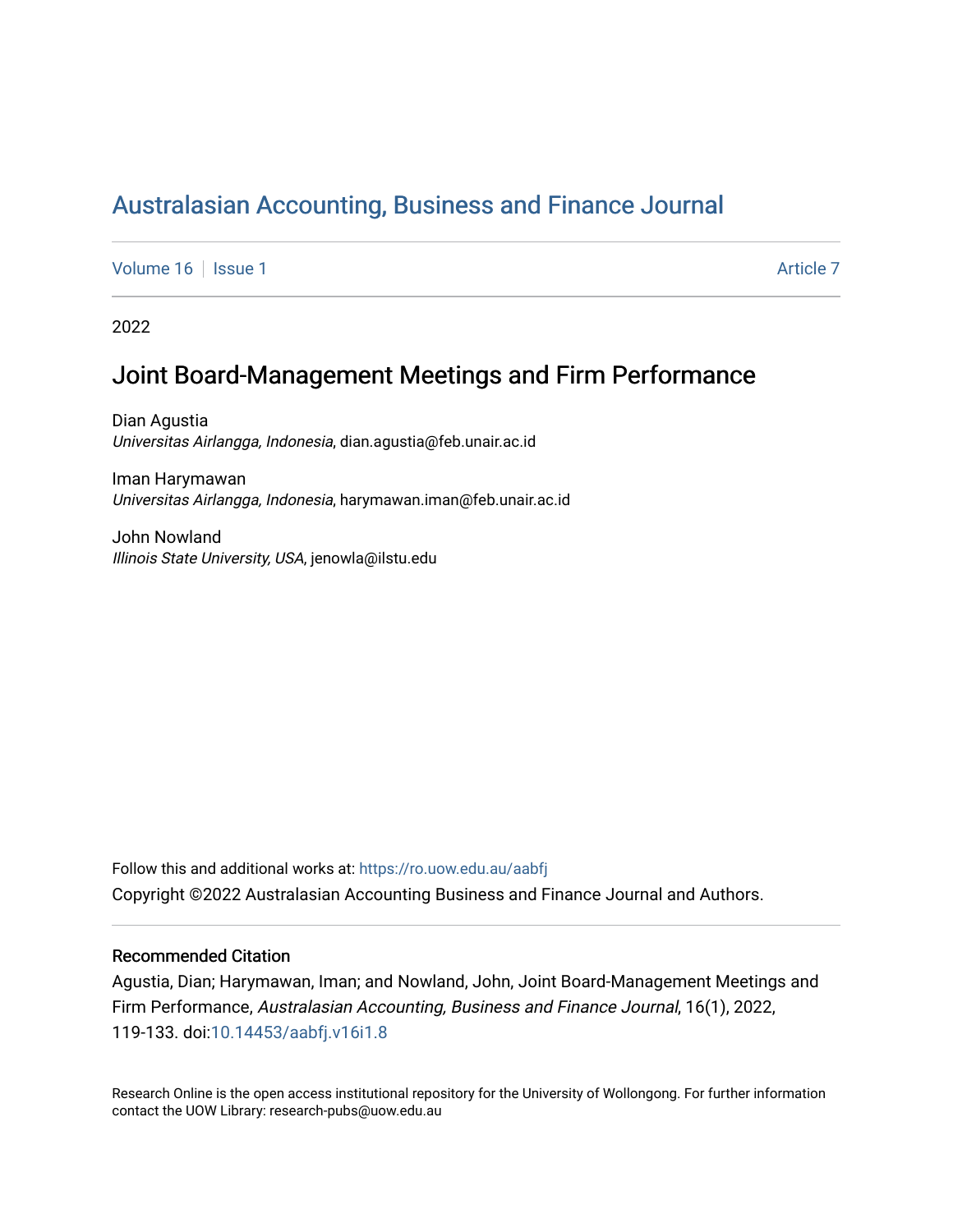## Joint Board-Management Meetings and Firm Performance

## **Abstract**

Are joint meetings between boards of directors and top management teams associated with better decision making or higher agency costs? We examine formally scheduled joint board-management meetings as a channel for closer interaction between boards of directors and top management teams. Using publicly disclosed data from Indonesian firms, we find that about half of our sample firms hold joint board-management meetings and more meetings are associated with higher firm performance. This suggests that the benefits from information sharing at joint meetings are greater than the agency costs. This relationship is most significant when companies hold 10-12 joint board-management meetings per year, in companies with good governance and when companies are experiencing poor performance. For policymakers and practitioners, we highlight a formal channel for closer interaction between directors and management that benefits shareholders.

## Keywords

Board of directors, Corporate governance, Firm performance, Meetings, Top management team

## Cover Page Footnote

We thank the University of Airlangga Riset Mandat 2018 scheme for support for this paper.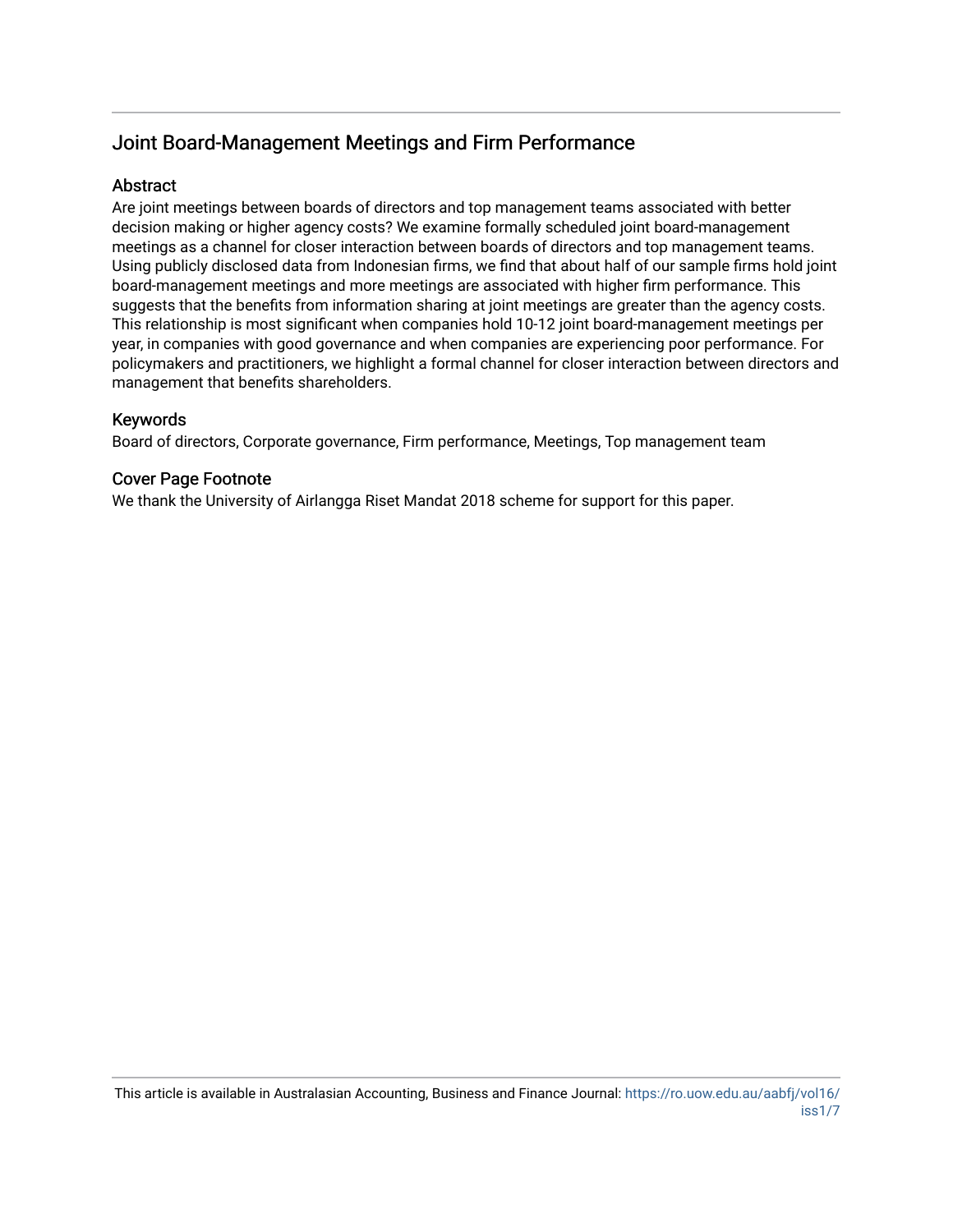

## **Dian Agustia[1,](#page-2-0) Iman Harymawan[2](#page-2-1) & John Nowland[3](#page-2-2)**

#### **Abstract**

Are joint meetings between boards of directors and top management teams associated with better decision making or higher agency costs? We examine formally scheduled joint board-management meetings as a channel for closer interaction between boards of directors and top management teams. Using publicly disclosed data from Indonesian firms, we find that about half of our sample firms hold joint board-management meetings and more meetings are associated with higher firm performance. This suggests that the benefits from information sharing at joint meetings are greater than the agency costs. This relationship is most significant when companies hold 10-12 joint boardmanagement meetings per year, in companies with good governance and when companies are experiencing poor performance. For policymakers and practitioners, we highlight a formal channel for closer interaction between directors and management that benefits shareholders.<sup>[4](#page-2-3)</sup>

**Keywords**: Board of directors, Corporate governance, Firm performance, Meetings, Top management team

### **JEL Classification:** M40

l

<span id="page-2-0"></span><sup>&</sup>lt;sup>1</sup> Universitas Airlangga, Indonesia.

<span id="page-2-1"></span><sup>2</sup> Universitas Airlangga, Indonesia.

<span id="page-2-2"></span><sup>3</sup> Illinois State University, USA.

<span id="page-2-3"></span>**<sup>4</sup> We thank the University of Airlangga Riset Mandat 2018 scheme for support for this paper.**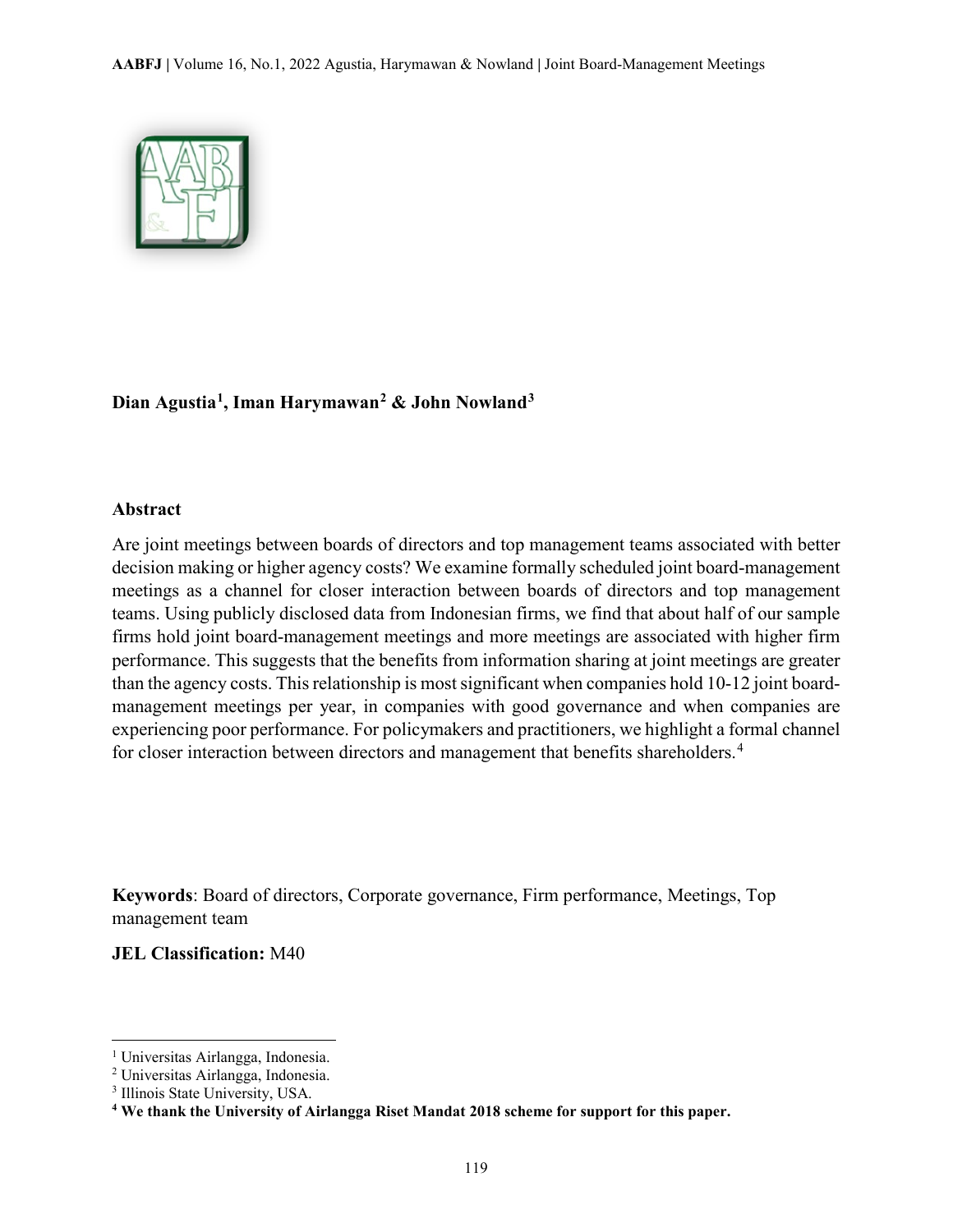## **Introduction**

 $\overline{\phantom{a}}$ 

In recent years, the push for improved corporate governance around the world has required firms to increase the independence of their boards of directors. In many jurisdictions, such as Australia, Canada, France, Spain, United Kingdom and the United States, boards of directors are required to be comprised of a majority of independent directors and directors are encouraged to confer as a group without senior executives present  $(ASK, 2019, Recommendation 2.4)$ .<sup>[5](#page-3-0)</sup> This ensures that boards of directors can perform their functions, of monitoring and advising management, without undue influence or pressure from the top management team.

In support of this push, a large literature based on agency theory shows that increased board independence and fewer connections between board members and management are associated with beneficial outcomes to shareholders. Higher board independence has been linked to less financial statement fraud, increased disclosure and transparency, less consumption of private benefits by management, and higher firm value and performance (Abbott et al., 2004; Bird et al., 2018; Cheng and Courtenay, 2006; Dechow et al., 1996; Weir et al., 2002). Directors with no social or educational ties to management are also associated with less fraud, lower earnings management and a higher sensitivity of CEO turnover to performance (Khanna et al., 2015; Chidambaran et al., 2012; Hwang and Kim, 2012; Nguyen, 2012). Thus, it appears that fewer connections between directors and management are in the best interests of shareholders.

Boards of directors, however, also rely on information provided by management to perform their monitoring and advising functions. By increasing board independence, regulators are reducing the presence of top management team members at board meetings, and potentially restricting the flow of information between management and the board of directors.<sup>[6](#page-3-1)</sup> It is difficult for boards of directors to make value-maximizing decisions if they do not have full and up-to-date information on the issues being discussed. Therefore, an alternative argument can be made suggesting that more interaction is needed between boards of directors and management to facilitate the flow of information needed to make value-maximizing corporate decisions (Adams and Ferreira, 2007).

A smaller number of studies provide evidence to support this argument, with Lawler and Finegold (2006) showing that boards function better in terms of long-term strategy development, performance management and CEO succession when key senior executives are allowed to attend board meetings. Johnston and Nowland (2017) indicate that CEO attendance-by-invitation at audit committee meetings is associated with enhanced information sharing and lower earnings opacity. Hoitash and Mkrtchyan (2019) find that closer connections between directors and non-CEO executives increase board effectiveness by improving director access to firm-specific information.

In this study we investigate a new channel for closer board-management interaction, formally scheduled joint board of director and top management team meetings. Using data disclosed by Indonesian firms, we are able to separately identify board of director meetings, top management team meetings, and joint board-management meetings. These joint boardmanagement meetings are a formal channel established by firms to allow for greater interaction between boards of directors and top management teams.<sup>[7](#page-3-2)</sup>

<span id="page-3-1"></span><span id="page-3-0"></span><sup>&</sup>lt;sup>5</sup> See corporate governance codes available at: [https://ecgi.global/content/codes.](http://www.ecgi.org/codes/all_codes.php)<br><sup>6</sup> As a result, some studies show that more independent directors on the board are not associated with higher firm performance, e.g. Rashid et al. (2010), Koerniadi and Tourani-Rad (2012) and Chancharat and Chancharat (2019).<br><sup>7</sup> We acknowledge that directors and managers can interact in many settings. Some managers may be on the board

<span id="page-3-2"></span>invited to attend board meetings. Directors may also have frequent informal contact with the management team. In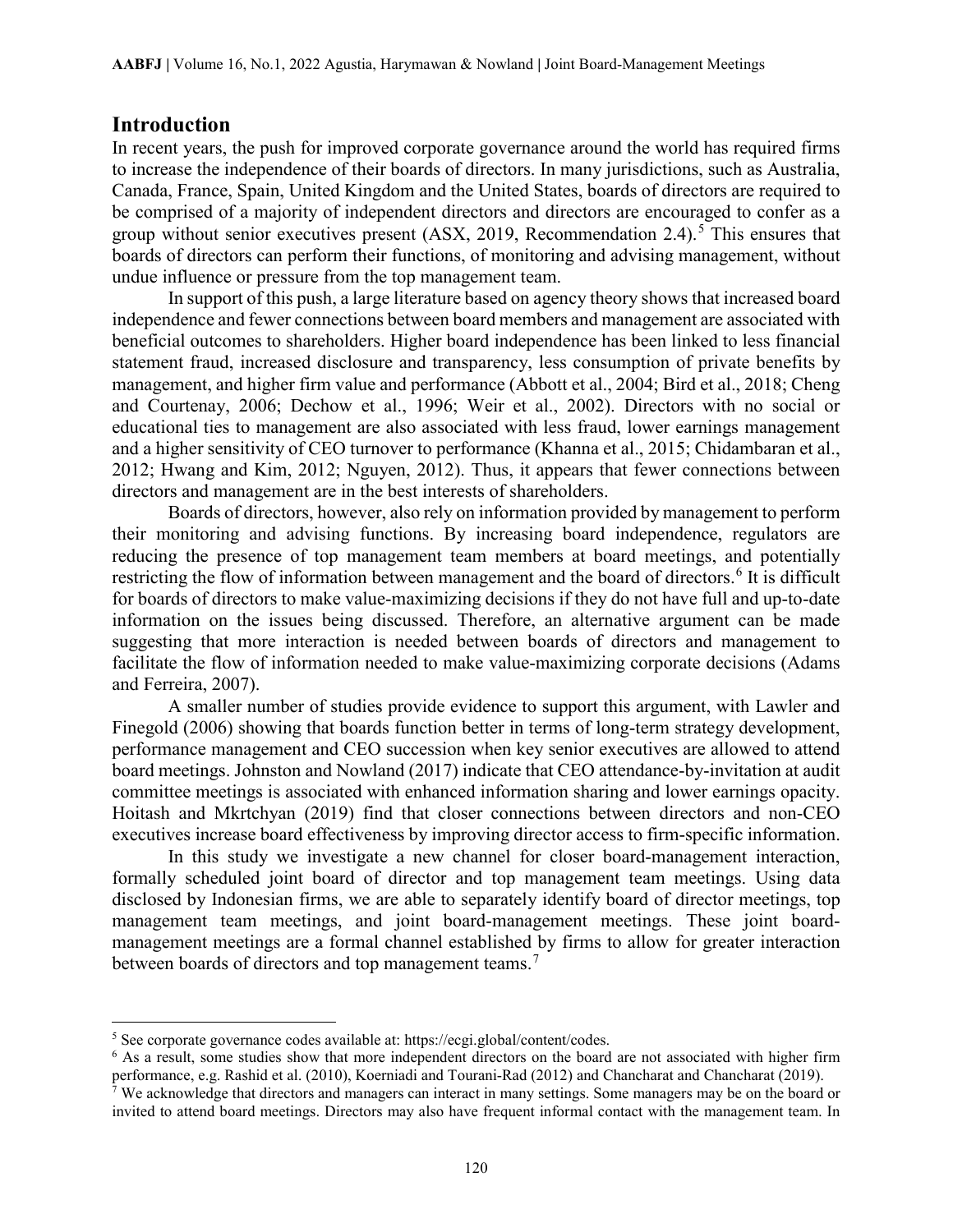In investigating this relationship between the existence and frequency of joint boardmanagement meetings and firm performance, we propose two hypotheses. Based on agency theory, we propose that joint-board management meetings are another avenue for the top management team to exert their power and influence over the board of directors, resulting in decision-making that favors the top management team and may not be in the best interests of shareholders. This results in higher agency costs and lower company performance. Alternatively, we propose that joint board-management meetings may enhance the flow of information between the top management team and the board of directors, resulting in better quality decision making and enhanced company performance.

Using publicly disclosed data on the frequency of joint board-management meetings in Indonesian firms during 2010 to 2017, we find that roughly 54 percent of our sample firms hold joint board-management meetings. Our analysis shows that more joint board-management meetings are associated with higher firm performance. This relationship is most significant when companies hold 10-12 joint board-management meetings per year, in companies with good governance and when companies are experiencing poor performance. Thus, the results of this study indicate that greater interaction between boards of directors and top management teams in the form of joint board-management meetings is beneficial to shareholders.

This study contributes to the literature by examining a previously unexplored type of formal interaction between boards of directors and management. Prior studies have examined the composition of boards of directors and top management teams, and how these two groups work independently. This study is the first to test for the benefits versus costs of firms holding formally scheduled joint board-management meetings.

Furthermore, the results of this paper add to the policy debate concerning the independence of boards of directors from firm management. We find that a formal channel for regular interaction between boards and management has a net positive relationship with firm performance. Thus, for policymakers and practitioners we highlight that greater board independence should be weighed up alongside the need for frequent interaction and information sharing between boards of directors and top management.

## **Literature Review and Hypotheses**

### **Agency costs**

l

The prior literature on board independence from management has been heavily based on agency theory. Agency theory argues that firm managers may exercise their own self-interest, to the detriment of shareholders (Jensen and Meckling, 1976). One way to reduce agency costs is to strengthen the effectiveness of corporate governance mechanisms, such as the board of directors, in offsetting the influence of management (Fama and Jensen, 1983).

Agency theory suggests that independent directors make efficient and unbiased corporate decisions and enhance monitoring of firm management (Byrd and Hickman, 1992; Anderson and Reeb, 2004). Prior studies show that greater board independence is associated with less financial statement fraud, increased disclosure and transparency, less consumption of private benefits by management, and higher firm performance (Abbott et al., 2004; Bird et al., 2018; Cheng and Courtenay, 2006; Dechow et al., 1996; Weir et al., 2002). [8](#page-4-0) Similar results are found for board

this study we specifically examine formally scheduled joint meetings for boards of directors and the top management teams.

<span id="page-4-0"></span><sup>8</sup> Australian studies have found similar results for board and committee independence (Cotter and Silvester, 2003; Balatbat et al., 2004; Wang and Oliver, 2009; Christensen et al., 2010).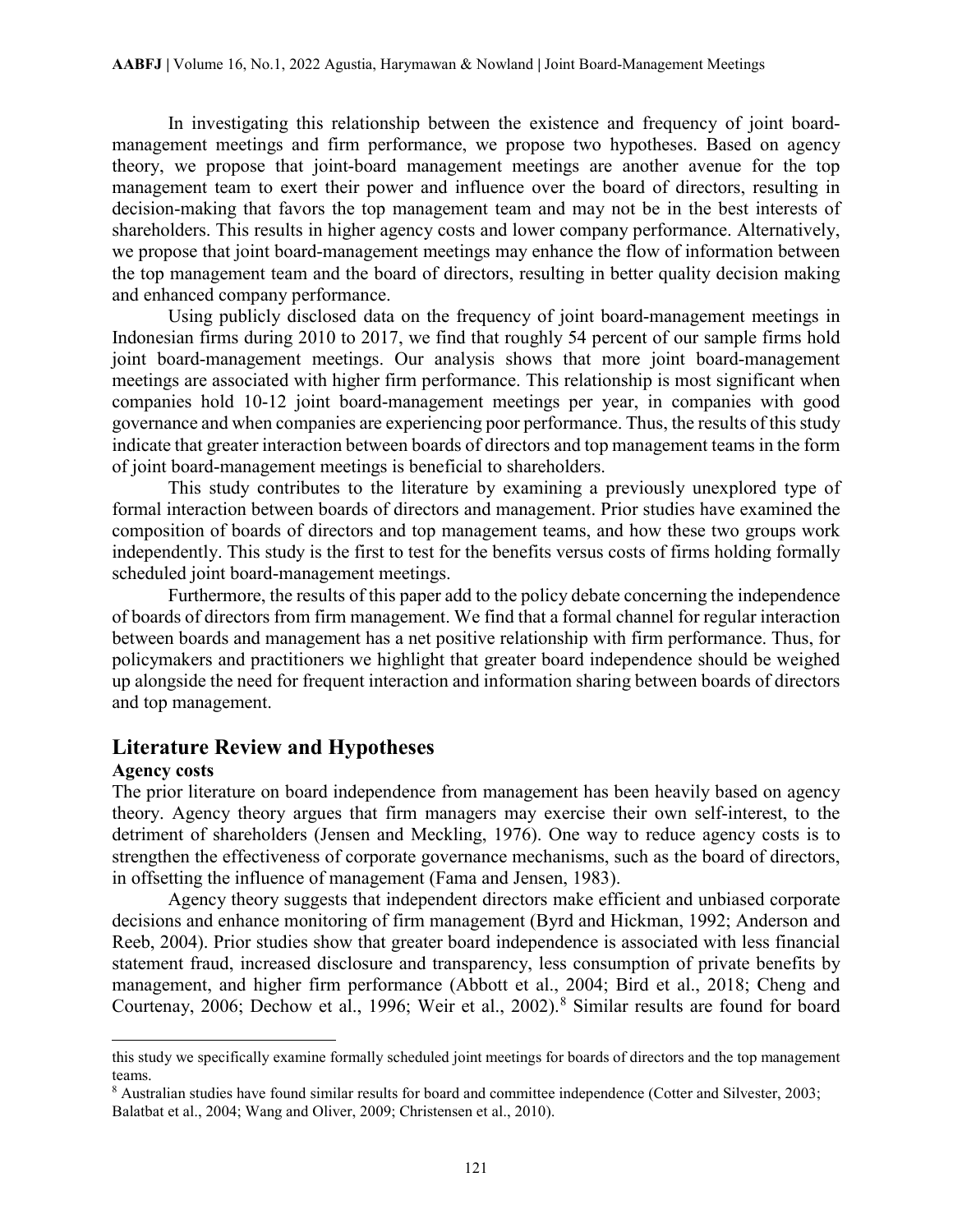committees, with research showing that firm accounting quality is higher when audit committees are comprised of independent directors, directors without social ties to the CEO and when the CEO is not involved in the selection of audit committee members (Klein, 2002; Bronson et al., 2009; Carcello et al., 2011; Bruynseels and Cardinaels, 2014).

In practice, regulators have also pushed for greater independence of boards of directors. In the United States, Australia, Canada, France, Spain, United Kingdom and a number of other markets, boards of directors are expected to be comprised of a majority of independent directors.<sup>[9](#page-5-0)</sup> ASX (2019) specifically states that "having a majority of independent directors makes it harder for any individual or small group of individuals to dominate the board's decision-making and maximizes the likelihood that the decisions of the board will reflect the best interests of the entity as a whole and not be biased towards the interests of management or any other person or group".<sup>[10](#page-5-1)</sup>

In this study we investigate a new channel for closer board-management interaction, joint board of director and top management team meetings. These joint board-management meetings allow for greater interaction between boards of directors and top management teams in a formal setting. Agency theory suggests that these meetings could be a mechanism for management to exert their influence over the board. The more frequently that boards and top management teams meet, the more opportunity that arises for management to exert their influence and promote their own personal interests.

Based on agency theory, we propose that greater interaction between boards of directors and top management teams, in the form of more joint board-management meetings, is associated with higher agency costs and lower firm performance. Agency costs are higher as joint boardmanagement meetings provide management with another channel to exert their power over the board of directors, for example, by controlling the information provided and discussed at meetings. This reduces the effectiveness of the independent oversight of the board of directors in monitoring management behavior, resulting in decision-making that favours the interests of the top management team and may not be in the best interests of shareholders. This sub-optimal decision making is then reflected in lower firm performance. Based on this reasoning, we make the following prediction:

## *Hypothesis 1: Joint board-management meetings are negatively related to firm performance.*

### **Information sharing and decision-making benefits**

It is also possible that the benefits from information sharing at joint board-management meetings outweigh any potential agency costs, resulting in a net benefit to shareholders. Corporate governance guidelines recommend that boards of directors establish an appropriate framework for relevant information to be reported by management to the board (ASX, 2019, pg 6). If management are forthcoming with valid and up-to-date information at joint board-management meetings, then this allows the board of directors to more effectively undertake their monitoring and advising roles, resulting in stronger monitoring and more effective strategic decision-making.

Directors are expected to perform a range of complex tasks, e.g. monitoring of firm operations and management, evaluation of capital raising options, analysis of merger and

<span id="page-5-0"></span> <sup>9</sup> See corporate governance codes available at[: https://ecgi.global/content/codes.](http://www.ecgi.org/codes/all_codes.php)

<span id="page-5-1"></span><sup>&</sup>lt;sup>10</sup> In developing markets, such as Indonesia, the requirement is that at least one third of directors (commissioners) are independent.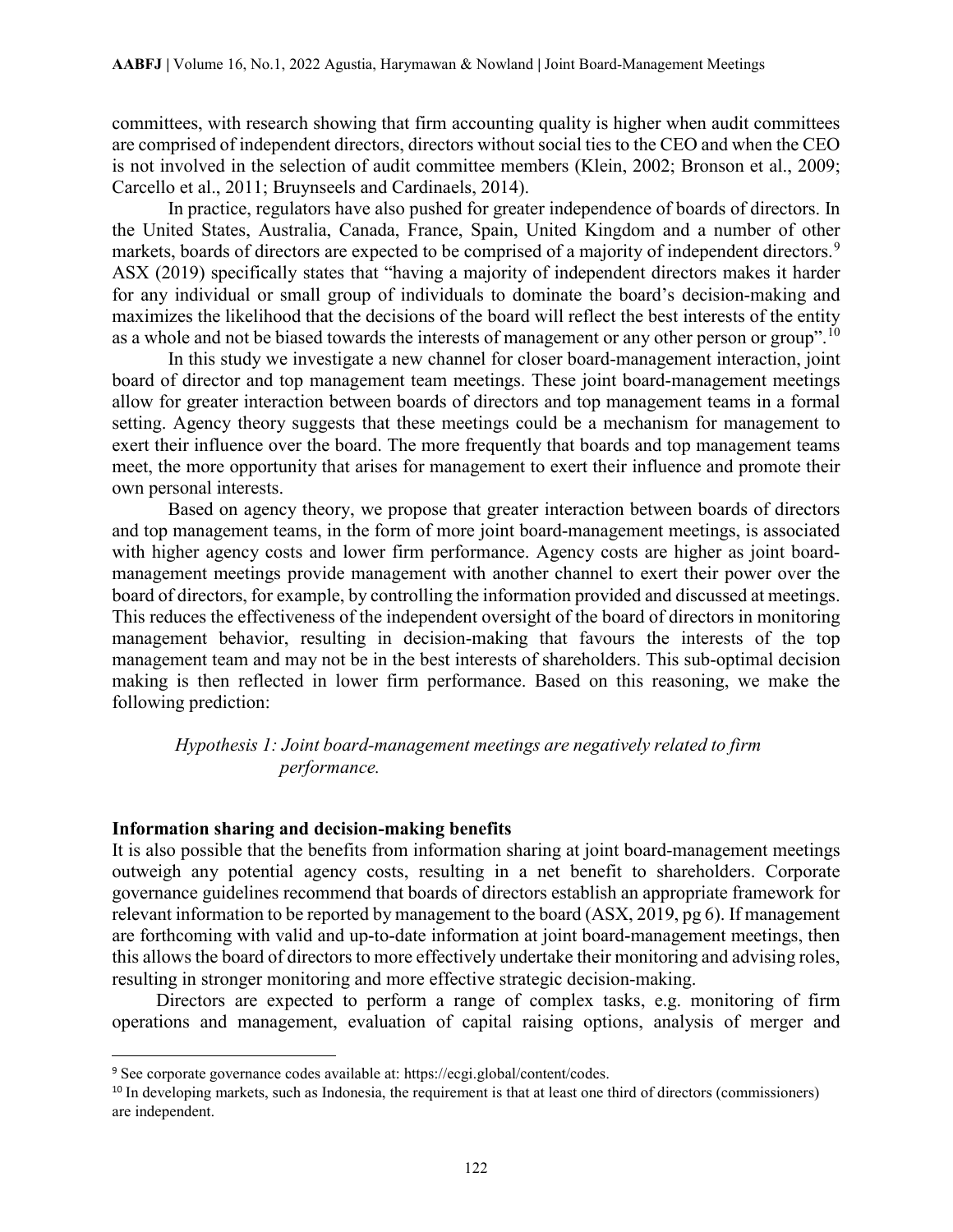acquisition opportunities, and the hiring and setting of the remuneration of top executives. Their ability to perform these tasks is restricted if they have limited access to up-to-date information. Adams and Ferreira (2007) state that directors largely rely on firm management for information and indicate that greater information exchange between management and the board of directors leads to more intense monitoring and better quality advice.

A number of recent studies provide evidence to support this argument, with Lawler and Finegold (2006) showing that the presence of key senior executives (e.g. CIOs and heads of HR and marketing) at board meetings allows boards to function better in terms of long-term strategy development, performance management and CEO succession. Johnston and Nowland (2017) indicate that boards that invite their CEOs to attend their audit committee meetings are associated with enhanced information sharing and better accounting outcomes. Hoitash and Mkrtchyan (2019) find that closer connections between directors and non-CEO executives increase the effectiveness of boards by improving director access to firm-specific information.<sup>[11](#page-6-0)</sup>

Thus, this information sharing explanation proposes that joint board-management meetings are beneficial to shareholders and positively related to firm performance, as they enhance information flow between the top management team and the board of directors. This enhanced information flow allows the board of directors to conduct more effective monitoring of the activities of management and to be more involved in the strategic decision-making of the firm. Both of these are associated with better quality decision-making within the firm and are expected to result in better firm performance. Therefore, we make the following alternative prediction:

*Hypothesis 2: Joint board-management meetings are positively related to firm performance.*

# **Data and Variables**

#### **Sample**

This study uses data from Indonesia because this is the only market that publicly discloses data on the individual and joint meetings of boards of directors and top management teams. The initial sample used in this study consists of all public companies listed on the Indonesian Stock Exchange during 2010 to 2017. Financial data is obtained from the ORBIS database. Data about meetings and other corporate governance variables are obtained from company annual reports. We exclude companies from the financial, assurance and real estate industry (SIC 6) because of the different nature of their financial reporting and exclude any observations with missing data. Our final sample includes 1,993 firm-year observations.

Table 1 provides an overview of the sample by industry and year. The sample increases from 180 observations in 2010 to 311 observations in 2017. With respect to industry, the highest number of observations come from Construction Industries (546), Manufacturing (378), Mining (297) and Transportation, Communications and Utilities (287). The smallest number of observations are from Health, Legal and Education Services (38) and Agriculture, Forestry and Fisheries (83).

<span id="page-6-0"></span><sup>&</sup>lt;sup>11</sup> More generally, prior studies of meeting frequency also indicate that a greater number of meetings held by boards of directors and their committees are associated with improved monitoring and advising functions of the board (Brick and Chidambaran, 2010; Hoque et al., 2013; Masulis et al., 2012; Vafeas, 1999).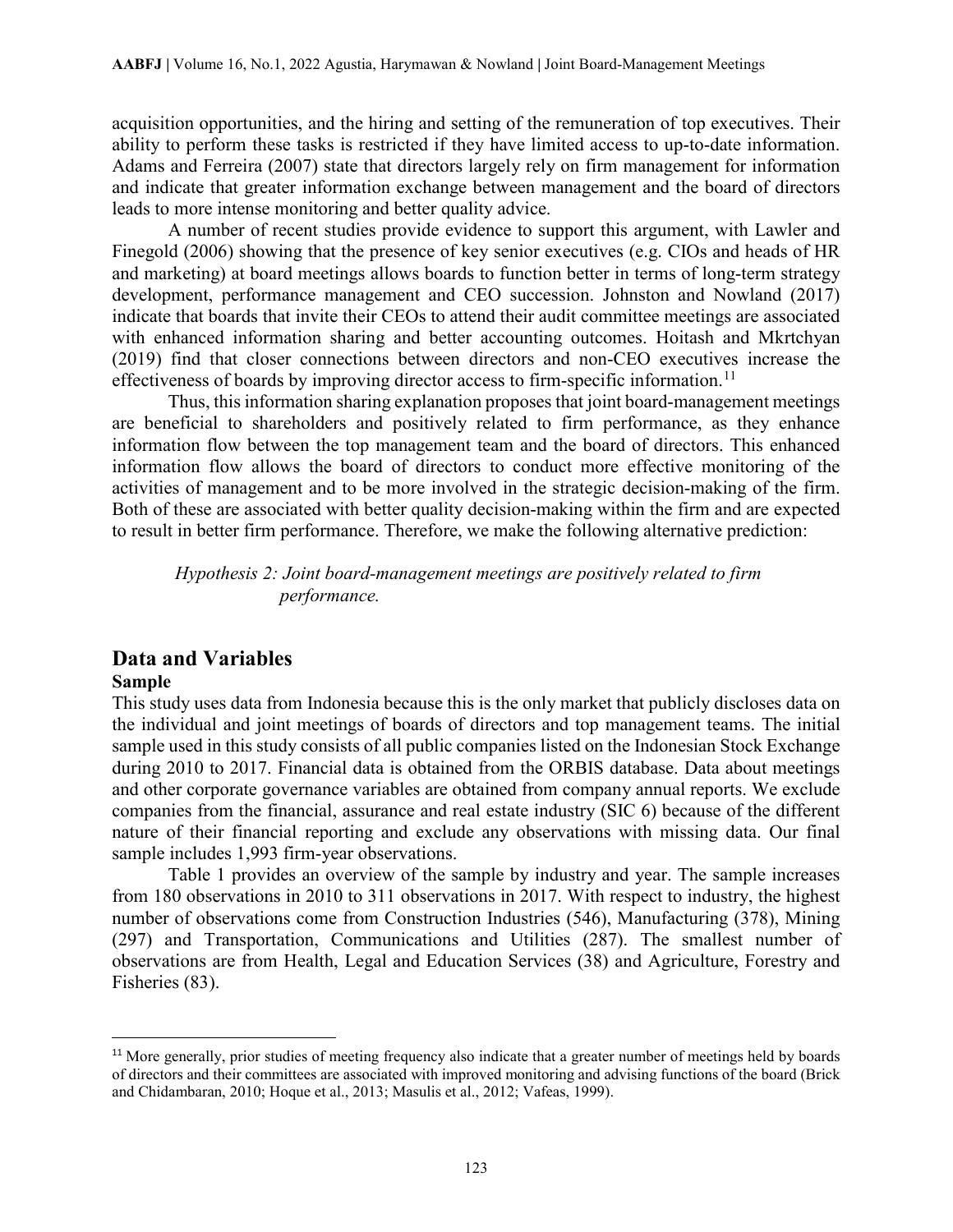| <b>Industry</b>                     | Year |      |      |      |      |      |      | Total |      |
|-------------------------------------|------|------|------|------|------|------|------|-------|------|
|                                     | 2010 | 2011 | 2012 | 2013 | 2014 | 2015 | 2016 | 2017  |      |
| (SIC 0) Agriculture, Forestry and   | 7    | 9    | 7    |      | 10   | 12   | 14   | 13    | 83   |
| Fisheries                           |      |      |      |      |      |      |      |       |      |
| $(SIC 1)$ Mining                    | 23   | 28   | 39   | 43   | 33   | 41   | 45   | 45    | 297  |
| (SIC 2) Construction Industries     | 52   | 55   | 74   | 61   | 66   | 75   | 80   | 83    | 546  |
| (SIC 3) Manufacturing               | 41   | 47   | 49   | 44   | 40   | 53   | 56   | 48    | 378  |
| (SIC 4) Transportation,             | 17   | 22   | 31   | 37   | 42   | 42   | 44   | 52    | 287  |
| <b>Communications and Utilities</b> |      |      |      |      |      |      |      |       |      |
| (SIC 5) Wholesale & Retail Trade    | 19   | 12   | 21   | 23   | 23   | 24   | 33   | 34    | 189  |
| (SIC 7) Service Industries          | 20   | 18   | 18   | 18   | 22   | 22   | 30   | 27    | 175  |
| (SIC 8) Health, Legal, and          |      | 2    | 3    | 3    | 4    | 6    | 10   | 9     | 38   |
| Educational Services & Consulting   |      |      |      |      |      |      |      |       |      |
| <b>Total</b>                        | 180  | 193  | 242  | 240  | 240  | 275  | 312  | 311   | 1993 |

## **Table 1 Sample Distribution by Industry and Year**

Note: This table shows the sample distribution by industry and year for the sample of 1993 firm-year observations of companies listed on the IDX during 2010-2017.

#### **Variable definitions**

l

In Indonesia, the structure of the board and management is different to other markets. Companies in Indonesia have a board of commissioners and a board of directors. The board of commissioners supervisors company management and includes some independent members, meaning it functions the same as a board of directors in other markets. The board of directors in Indonesian companies is comprised of company executives and is generally referred to as the top management team in other markets. To ensure consistency with prior studies from around the world, we label our meeting variables as board of director meetings, top management team meetings and joint boardmanagement meetings. $^{12}$  $^{12}$  $^{12}$ 

Joint board-management meetings (JOINTMEETINGS) is the number of joint board of director-top management team meetings the company held during the year. Board of director meetings (BODMEETINGS) is the number of board of director meetings the company held during the year. Top management team meetings (TMTMEETINGS) is the number of top management team meetings the company held during the year. Committee meetings (COMMEETINGS) is the total number of committee meetings the company held during the year. Companies can hold separate board of director meetings and top management team meetings with no joint meetings. Or they can they hold any combination of separate and joint meetings (BODMEETINGS and JOINTMEETINGS; JOINTMEETINGS and TMTMEETINGS; BODMEETINGS, TMTMEETINGS and JOINTMEETINGS; or only JOINTMEETINGS).

We measure firm performance using return on assets and return on equity.<sup>[13](#page-7-1)</sup> Return on assets (ROA) is net income divided by total assets. Return on Equity (ROE) is net income divided by total equity. Referring to previous research (Bhatt & Bhattacharya, 2017; Gray & Nowland,

<span id="page-7-0"></span> $12$  The Indonesian equivalent is board of commissioner meetings, board of director meetings and joint commissioner-director meetings.

<span id="page-7-1"></span><sup>&</sup>lt;sup>13</sup> We also try a number of market-based measures of performance, such as Tobin's Q and stock returns, but do not find significant results.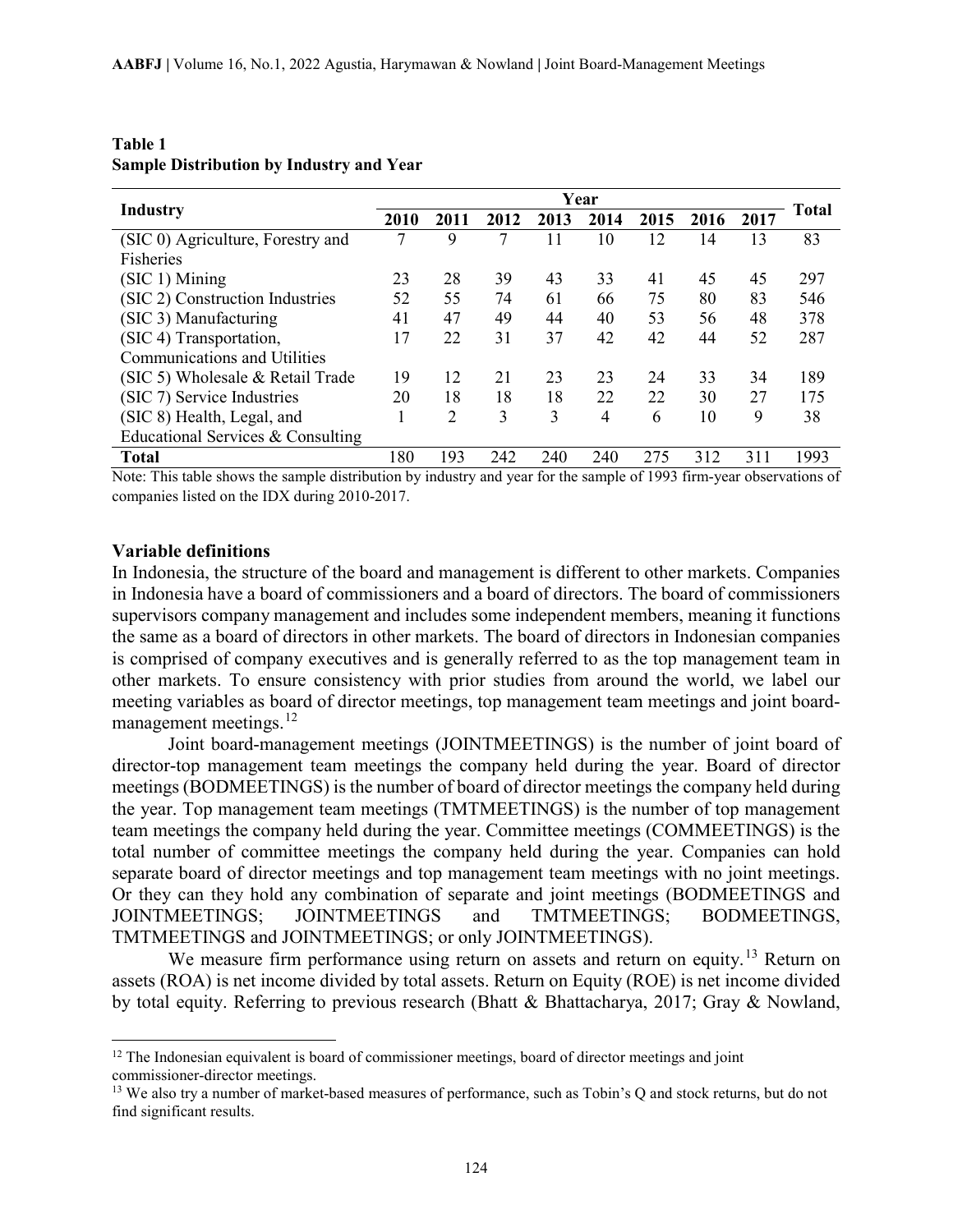2018; Brick & Chidambaran, 2010), the control variables used in this study include: the number of directors/commissioners on the board (BOARDSIZE), percentage of independent commissioners (INDEPENDENT), the size of the audit committee (AUDCOM), the natural logarithm of total assets (FIRMSIZE), total debt divided by total assets (LEVERAGE), and the market-to-book ratio (MTB). All financial and meeting variables have been winsorized at the 1% and 99% levels.

## **Methodology**

This study uses OLS regression models with robust standard errors and fixed year and industry effects. We relate our two measures of firm performance (ROA and ROE) to the number of joint board-management meetings and control variables. Hypothesis 1 predicts the coefficient on JOINTMEETINGS to be negative. Hypothesis 2 predicts the coefficient on JOINTMEETINGS to be positive.

 $ROA_{it}$ 

 $= \beta_0 + \beta_1$ JOINTMEETINGS<sub>it</sub> +  $\beta_2$ BODMEETINGS<sub>it</sub> +  $\beta_3$ TMTMEETINGS<sub>it</sub>  $+ \beta_4$ COMMEETINGS<sub>it</sub> +  $\beta_5$ BOARDSIZE<sub>it</sub> +  $\beta_6$ INDEPENDENT<sub>it</sub> +  $\beta_7$ AUDCOM<sub>it</sub>  $+ \beta_8$ FIRMSIZE<sub>it</sub> +  $\beta_9$ LEVERAGE<sub>it</sub> +  $\beta_{10}$ MTB<sub>it</sub> + YEAR<sub>t</sub> +  $INDUSTRY_i + \varepsilon_{i,t}$  (1)

 $ROE_{it}$  $= \beta_0 + \beta_1$ JOINTMEETINGS<sub>it</sub> +  $\beta_2$ BODMEETINGS<sub>it</sub> +  $\beta_3$ TMTMEETINGS<sub>it</sub>  $+ \beta_4 \text{COMMEETINGS}_{i,t} + \beta_5 \text{BOARDSIZE}_{i,t} + \beta_6 \text{INDEPENDENT}_{i,t} + \beta_7 \text{AUDCOM}_{i,t}$  $+ \beta_8$ FIRMSIZE<sub>it</sub> +  $\beta_9$ LEVERAGE<sub>it</sub> +  $\beta_{10}$ MTB<sub>it</sub> + YEAR<sub>t</sub> +  $INDUSTRY_i + \varepsilon_{i,t}$  (2)

In our analysis it is important to control for the number of board of director, top management team and committee meetings. Prior literature has related each of these types of meetings to firm performance (Andreou et al., 2014; Brick and Chidambaran, 2010; Chauhan et al., 2016; Chen et al., 2006; Harymawan et al., 2020; Hoque et al., 2013; Masulis et al., 2012; Min and Verhoeven, 2013; Vafeas, 1999). So, it is important for us to control for these types of meetings to cleanly measure the incremental impact of joint board-management meetings on firm performance.

# **Empirical Analysis**

## **Descriptive statistics**

l

Table 2 provides descriptive statistics of the variables in this study. The mean (median) company has 3.53 (2.00) joint board-management meetings, 5.48 (4.00) board of director meetings, 14.93  $(12.00)$  top management team meetings and 7.75 (4.00) committee meetings.<sup>[14](#page-8-0)</sup> Figure 1 provides more detail of the distribution of joint board-management meetings. There are 295 observations

<span id="page-8-0"></span><sup>&</sup>lt;sup>14</sup> The minimums for joint board-management meetings, board of director meetings and top management meetings are all zero. This is because firms can have different combinations of these types of meetings. For example, a firm can have board of director and top management meetings and no joint meetings. Another firm could have only joint meetings and no individual board and top management meetings.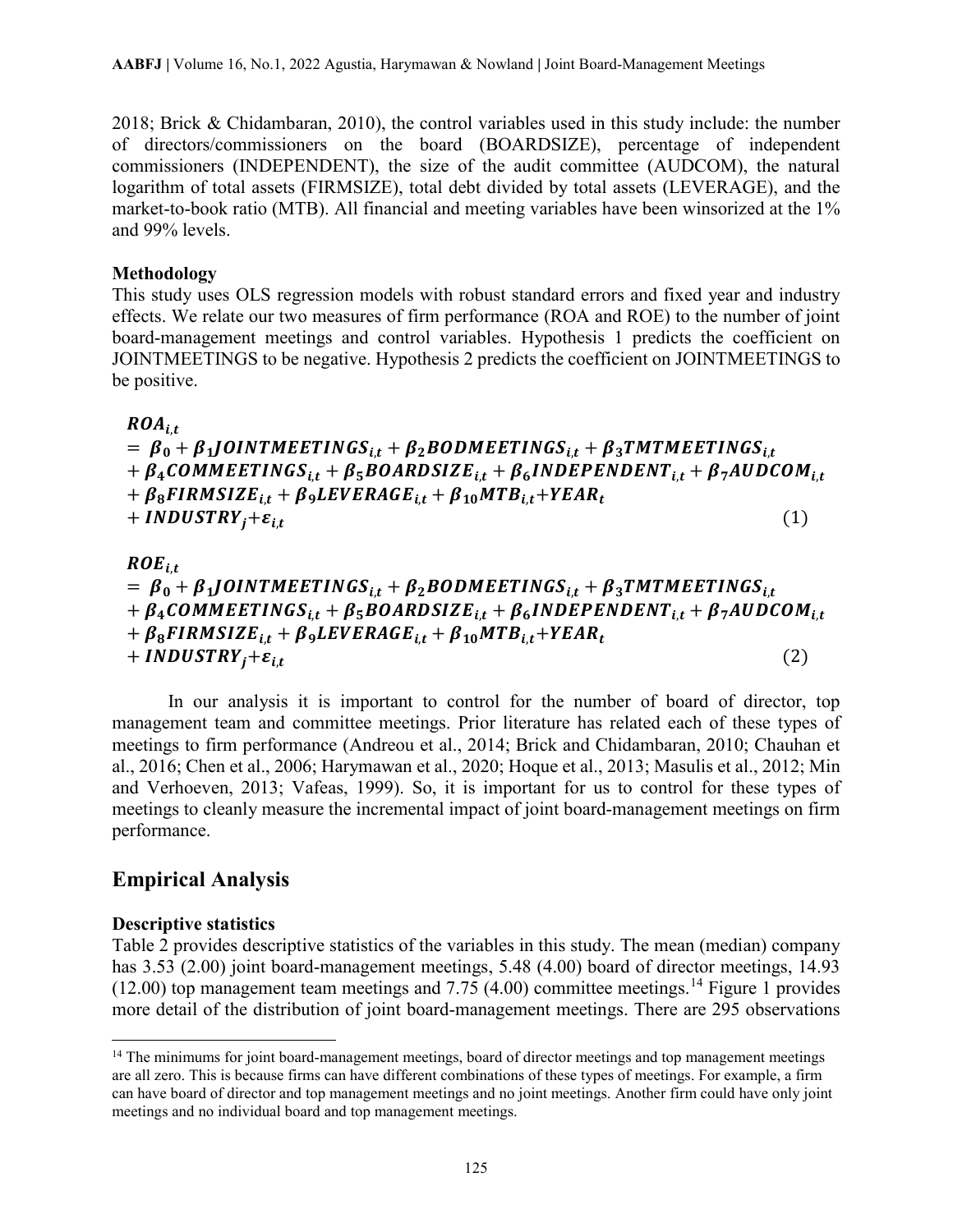with 1-3 meetings, 448 observations with 4-6 meetings, 68 observations with 7-9 meetings, 144 observations with 10-12 meetings, 113 observations with 13+ meetings and 925 observations with no joint board-management meetings. This shows that about 54 percent of sample firms hold joint board-management meetings.

The average company has board size of 9.10, independence of 36.44 percent, audit committee size of 2.72, firm size of IDR 3.11 trillion (natural logarithm = 22.02), leverage of 48 percent, market-to-book ratio of 1.97, return on assets of 5.05 percent and return on equity of 5.90 percent.

#### **Table 2 Descriptive Statistics**

|                             | Mean  | Median | Min       | Max    | Stdev |
|-----------------------------|-------|--------|-----------|--------|-------|
| <i><b>JOINTMEETINGS</b></i> | 3.53  | 2.00   | 0.00      | 24.00  | 4.82  |
| <b>BODMEETINGS</b>          | 5.48  | 4.00   | 0.00      | 30.00  | 5.17  |
| <b>TMTMEETINGS</b>          | 14.93 | 12.00  | 0.00      | 53.00  | 13.52 |
| <b>COMMEETINGS</b>          | 7.75  | 4.00   | 0.00      | 80.00  | 11.81 |
| <b>BOARDSIZE</b>            | 9.10  | 8.00   | 3.00      | 28.00  | 3.29  |
| <b>INDEPENDENT</b>          | 36.44 | 33.33  | 0.00      | 100.00 | 14.46 |
| <b>AUDCOM</b>               | 2.72  | 3.00   | 0.00      | 7.00   | 1.11  |
| <b>FIRMSIZE</b>             | 22.02 | 20.02  | 14.96     | 31.59  | 4.74  |
| <b>LEVERAGE</b>             | 0.48  | 0.49   | 0.04      | 0.93   | 0.21  |
| <b>MTB</b>                  | 1.97  | 0.82   | 0.01      | 28.01  | 3.85  |
| ROA                         | 5.05  | 3.79   | $-30.05$  | 42.14  | 10.74 |
| <b>ROE</b>                  | 5.90  | 6.31   | $-118.17$ | 71.60  | 20.64 |

Note: The sample includes 1993 firm-year observations of companies listed on the IDX during 2010-2017. JOINTMEETINGS is the number of joint board of director-top management team meetings the company held during the year. BODMEETINGS is the number of board of director meetings the company held during the year. TMTMEETINGS is the number of top management team meetings the company held during the year. COMMEETINGS is the total number of committee meetings the company held during the year. ROA is net income divided by total assets. ROE is net income divided by total equity. BOARDSIZE is the number of directors and top managers, INDEPENDENT is the percentage of independent directors, AUDCOM is the size of the audit committee, FIRMSIZE is the natural logarithm of total assets, LEVERAGE is total debt divided by total assets, and MTB is the market-to-book ratio. All financial and meeting variables have been winsorized at the 1% and 99% levels.

#### **Figure 1 Joint Board-Management Meetings**



| Number of Meetings |  |
|--------------------|--|
|                    |  |

Table 3 shows the correlations between the variables. Joint board-management meetings is positively corelated with return on assets ( $p<0.10$ ) but not significantly correlated with return on equity. The meeting variables are all positively correlated with each other. Return on assets and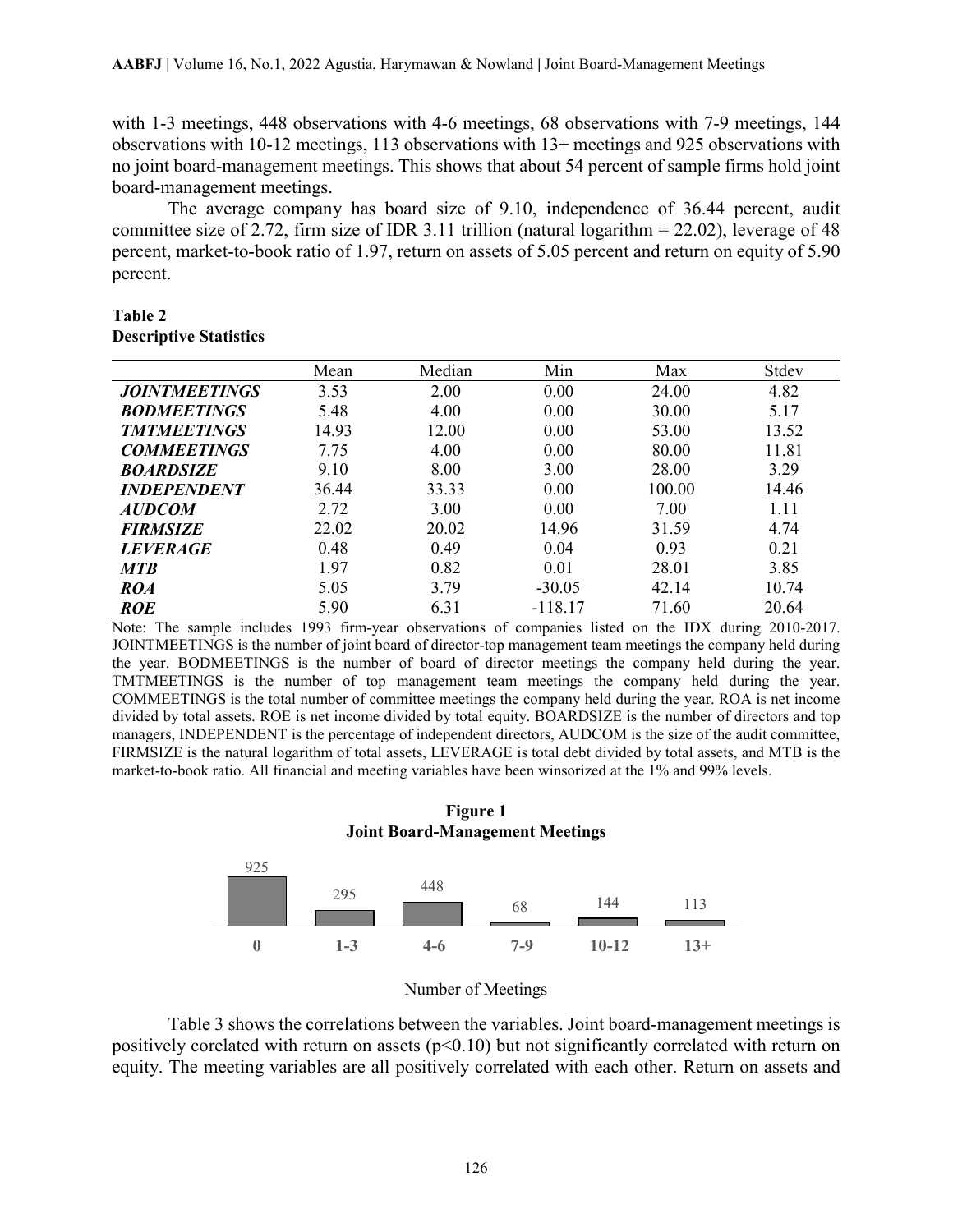return on equity have a correlation of 0.744. However, correlations between the control variables used in our models are generally low and do not raise any multicollinearity concerns.

## **Table 3 Pearson Correlations**

|      |                                 | (1)        | (2)        | (3)          | (4)          | (5)          | (6)        | (7)            | (8)        | (9)                         | (10)         | (11)                 |
|------|---------------------------------|------------|------------|--------------|--------------|--------------|------------|----------------|------------|-----------------------------|--------------|----------------------|
| (1)  | <b>JOINTMEETIN</b>              | 1.000      |            |              |              |              |            |                |            |                             |              |                      |
| (2)  | <b>GS</b><br><b>BODMEETINGS</b> | $0.261***$ | 1.000      |              |              |              |            |                |            |                             |              |                      |
| (3)  | <b>TMTMEETINGS</b>              | $0.266***$ | $0.412**$  | 1.000        |              |              |            |                |            |                             |              |                      |
| (4)  | <b>COMMEETINGS</b>              | $0.339**$  | $0.298***$ | 0.319<br>*** | 1.000        |              |            |                |            |                             |              |                      |
| (5)  | <b>BOARDSIZE</b>                | 0.015      | 0.033      | 0.147<br>*** | 0.243<br>*** | 1.000        |            |                |            |                             |              |                      |
| (6)  | <b>INDEPENDENT</b>              | 0.021      | $0.053***$ | 0.030        | 0.009        | 0.042        | 1.0000     |                |            |                             |              |                      |
| (7)  | <b>AUDCOM</b>                   | $0.139***$ | $0.141***$ | 0.147<br>*** | 0.243<br>*** | 0.165<br>*** | $0.147**$  | 1.000          |            |                             |              |                      |
| (8)  | <b>FIRMSIZE</b>                 | $0.143***$ | $0.131***$ | 0.093<br>*** | 0.144<br>*** | 0.191<br>*** | $0.107**$  | $0.224*$<br>** | 1.000      |                             |              |                      |
| (9)  | <b>LEVERAGE</b>                 | 0.027      | 0.035      | 0.098<br>*** | 0.026        | 0.034        | $-0.015$   | 0.002          | 0.013      | 1.000                       |              |                      |
| (10) | <b>MTB</b>                      | $0.076***$ | $0.076***$ | 0.023        | 0.036        | 0.087<br>*** | $0.081***$ | $0.057*$<br>** | $0.311***$ | $0.094**$<br>金              | 1.000        |                      |
| (11) | <b>ROA</b>                      | $0.041*$   | 0.020      | 0.066<br>*** | 0.137<br>*** | 0.223<br>*** | $-0.037*$  | 0.034          | $0.106***$ | $0.224***$                  | 0.195<br>*** | 1.00<br>$\mathbf{0}$ |
| (12) | <b>ROE</b>                      | 0.023      | 0.024      | 0.091<br>*** | 0.115<br>*** | 0.176<br>*** | $0.051***$ | 0.007          | $-0.034$   | $0.195***$<br>$\frac{1}{2}$ | 0.245<br>*** | 0.74<br>$4***$       |

Note: The sample includes 1993 firm-year observations of companies listed on the IDX during 2010-2017. Significance indicated at \* 10%, \*\* 5% and \*\*\* 1% levels.

#### **Joint board-management meetings and firm performance**

Table 4 shows the results of our analysis relating the number of joint board-management meetings to firm performance. In the first three specifications, using different levels of control variables, we find that the number of joint board-management meetings is positively related to return on assets. In specifications three and four, we show the full models for ROA and ROE. The coefficients on JOINTMEETINGS are  $0.092$  (p<0.05) and 0.138 (p<0.1). These results show that firm performance is higher when firms hold more joint board-management meetings. This finding is consistent with Hypothesis 2 and indicates that, with respect to joint board-management meetings, the benefits from information sharing are greater than the agency costs.

The results for the control variables indicate that firm performance is positively related to board size, firm size, market-to-book ratio and the number of top management team meetings. This is consistent with prior studies and shows that bigger firms, firms with higher growth opportunities, firms with bigger boards and firms that hold more management meetings perform better. Firm performance is negatively related to the independence of the board and firm leverage. This indicates that higher levels of debt are associated with lower firm performance and that more independent boards are associated with lower firm performance. A possible explanation for this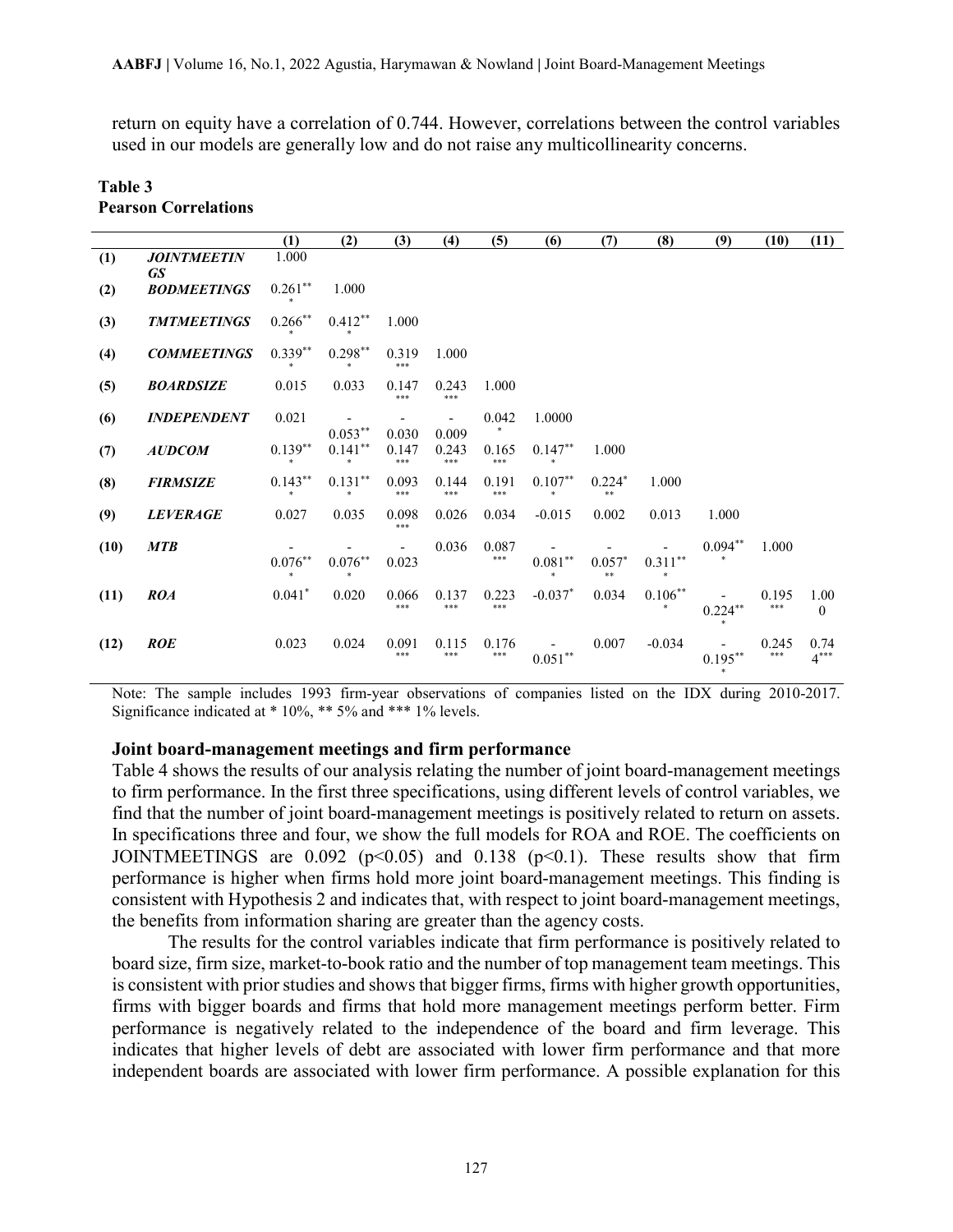board independence finding is that, in recent years, more independent directors have been appointed to firms with poorer performance.

|                         | <b>ROA</b> | <b>ROA</b>             | <b>ROA</b>   | <b>ROE</b>    | $\triangle ROA$ | $\triangle ROE$ |
|-------------------------|------------|------------------------|--------------|---------------|-----------------|-----------------|
|                         | (1)        | (2)                    | (3)          | (4)           | (5)             | (6)             |
| <b>JOINTMEETINGS</b>    | $0.132***$ | $0.135***$             | $0.092***$   | $0.138*$      | 0.124           | $0.215***$      |
|                         | (2.86)     | (3.25)                 | (2.06)       | (1.66)        | (1.48)          | (2.05)          |
| <b>BODMEETINGS</b>      |            |                        | $-0.010$     | 0.034         | $-0.093$        | 0.014           |
|                         |            |                        | $(-0.31)$    | (0.46)        | $(-0.84)$       | (0.11)          |
| <b>TMTMEETINGS</b>      |            |                        | $0.025*$     | $0.106^{***}$ | 0.031           | 0.016           |
|                         |            |                        | (1.71)       | (3.33)        | (0.84)          | (0.36)          |
| <b>COMMEETINGS</b>      |            |                        | $0.030*$     | 0.021         | 0.031           | 0.024           |
|                         |            |                        | (1.76)       | (0.85)        | (1.12)          | (0.52)          |
| <b>BOARDSIZE</b>        |            | $0.382***$             | $0.374***$   | $0.458***$    | 0.179           | $-0.679$        |
|                         |            | (4.47)                 | (4.40)       | (2.67)        | (0.40)          | $(-0.89)$       |
| <b>INDEPENDENT</b>      |            | $-0.038***$            | $-0.034***$  | $-0.071***$   | $0.068*$        | 0.070           |
|                         |            | $(-2.34)$              | $(-2.15)$    | $(-2.00)$     | (1.67)          | (1.39)          |
| <b>AUDCOM</b>           |            | 0.165                  | 0.072        | 0.322         | 0.204           | 0.525           |
|                         |            | (0.80)                 | (0.35)       | (0.70)        | (0.38)          | (0.87)          |
| <b>FIRMSIZE</b>         |            | $0.815^{\ast\ast\ast}$ | $0.725***$   | $1.274***$    | 5.428**         | $10.690**$      |
|                         |            | (4.46)                 | (3.79)       | (3.08)        | (2.01)          | (2.53)          |
| <b>LEVERAGE</b>         |            | $-13.757***$           | $-13.752***$ | $-23.635***$  | $-24.422***$    | $-57.768***$    |
|                         |            | $(-11.09)$             | $(-10.92)$   | $(-7.41)$     | $(-2.70)$       | $(-5.58)$       |
| <b>MTB</b>              |            | $0.146***$             | $0.145***$   | $0.244***$    | $0.112***$      | 0.012           |
|                         |            | (9.54)                 | (9.50)       | (5.87)        | (1.99)          | (0.14)          |
| <b>CONSTANT</b>         | $8.318***$ | $-11.765***$           | $-9.241$ *   | $-27.086**$   | 3.594           | $-1.849$        |
|                         | (6.97)     | $(-2.41)$              | $(-1.81)$    | $(-2.47)$     | (1.46)          | $(-1.50)$       |
| <b>Year Dummies</b>     | Included   | Included               | Included     | Included      | Included        | Included        |
| <b>Industry Dummies</b> | Included   | Included               | Included     | Included      | Included        | Included        |
| R-squared               | 0.058      | 0.228                  | 0.231        | 0.194         | 0.100           | 0.107           |
| $\boldsymbol{N}$        | 1993       | 1993                   | 1993         | 1993          | 1400            | 1400            |

## **Table 4 Joint Board-Management Meetings and Firm Performance**

Note: The sample includes 1993 firm-year observations of companies listed on the IDX during 2010-2017. Change analysis includes 1400 observations with data in the current and prior years. Significance indicated at  $*$  10%,  $**$  5% and \*\*\* 1% levels.

To address endogeneity concerns, we repeat our analysis using change models. Change models determine if changes in the number of joint board-management meetings are associated with changes in firm performance. This helps to overcome selection issues and the influence of time-invariant omitted variables. To conduct this analysis, an observation needs data from two consecutive years to calculate changes in all variables, so our sample size drops to 1400 firm-year observations. The models relate changes in the number of joint meetings and changes in all of the control variables to changes in firm performance. The results of the change models are shown in specifications five and six in Table 4. We find that changes in the number of joint boardmanagement meetings are positively related to changes in return on equity ( $p<0.05$ ). However, the result for change in return on assets is not significant  $(p=0.14)$ . Thus, these models provide some additional support for Hypothesis 2.

 In Table 5 we also conduct some additional analysis to determine if the relationship between joint board-management meetings and firm performance is non-linear. In the first two specifications, we add a squared joint board-management meeting variable (JOINTMEETINGS<sup>2</sup>) to our two models. We find that the coefficient on this squared term is insignificant in both models. In specifications three and four, we conduct spline regressions using the same meeting groupings as shown in Figure 1. We find that JOINTMEETINGS4-6 and JOINTMEETINGS10-12 are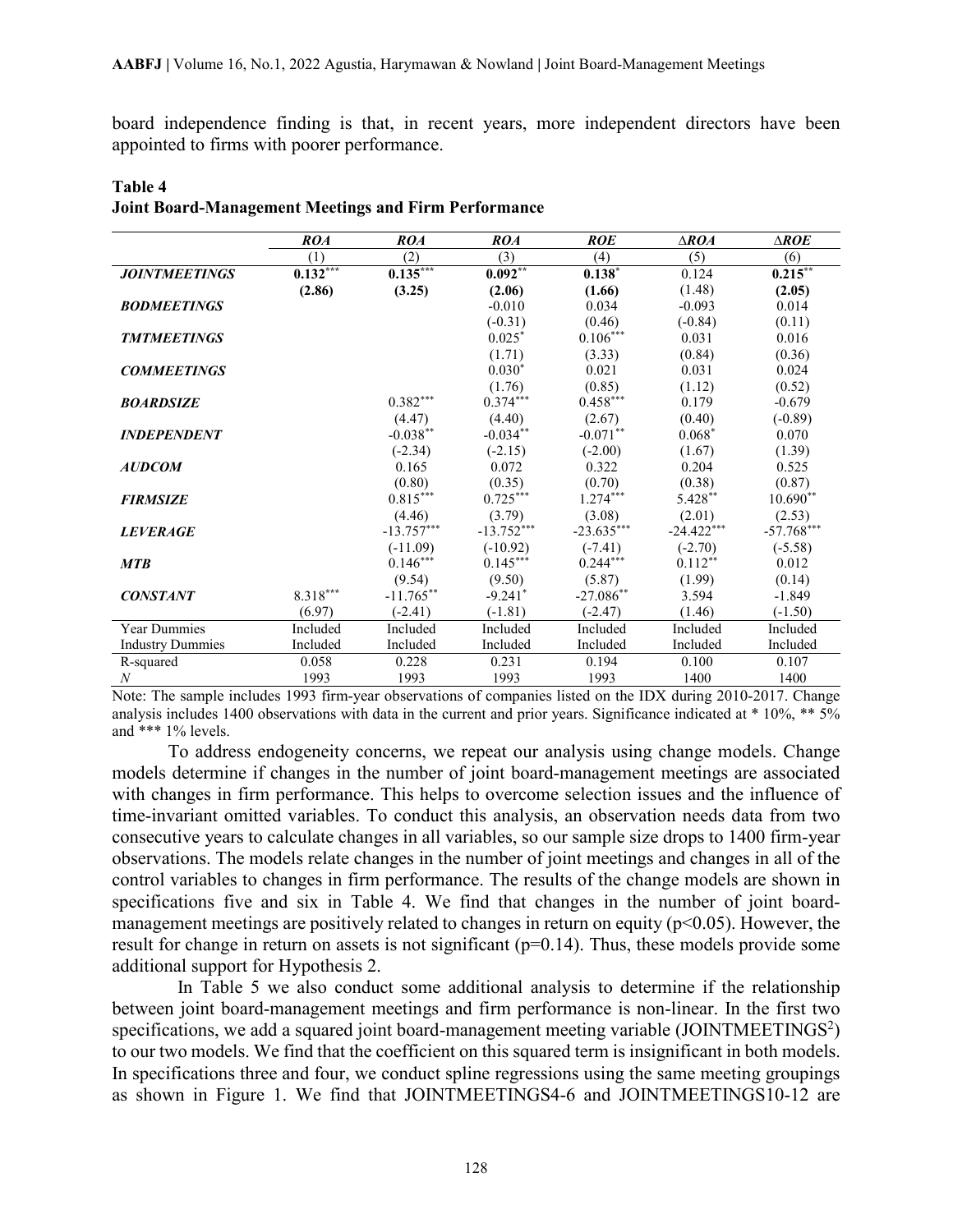positively related to return on assets. Also, JOINTMEETINGS10-12 is positively related to return on equity. Thus, we provide evidence that the most significant relationship between joint meetings and firm performance is when companies hold 10-12 joint board-management meetings per year.

|                                   | ROA       | <b>ROE</b> | <b>ROA</b> | <b>ROE</b>        |
|-----------------------------------|-----------|------------|------------|-------------------|
|                                   | (1)       | (2)        | (3)        | $\left( 4\right)$ |
| <b>JOINTMEETINGS</b>              | $0.189*$  | 0.290      |            |                   |
|                                   | (1.73)    | (1.49)     |            |                   |
| <b>JOINTMEETINGS</b> <sup>2</sup> | $-0.006$  | $-0.010$   |            |                   |
|                                   | $(-0.94)$ | $(-0.87)$  |            |                   |
| <i><b>JOINTMEETINGS1-3</b></i>    |           |            | 0.068      | 0.055             |
|                                   |           |            | (0.26)     | (0.14)            |
| <b>JOINTMEETINGS4-6</b>           |           |            | $0.222*$   | 0.193             |
|                                   |           |            | (1.78)     | (0.95)            |
| <b>JOINTMEETINGS7-9</b>           |           |            | 0.144      | 0.010             |
|                                   |           |            | (1.00)     | (0.04)            |
| <b>JOINTMEETINGS10-12</b>         |           |            | $0.115*$   | $0.324***$        |
|                                   |           |            | (1.68)     | (2.59)            |
| JOINTMEETINGS13+                  |           |            | 0.058      | 0.040             |
|                                   |           |            | (1.06)     | (0.41)            |
| <b>Other Controls</b>             | Included  | Included   | Included   | Included          |
| <b>Year Dummies</b>               | Included  | Included   | Included   | Included          |
| <b>Industry Dummies</b>           | Included  | Included   | Included   | Included          |
| R-squared                         | 0.231     | 0.194      | 0.232      | 0.195             |
| N                                 | 1993      | 1993       | 1993       | 1993              |

#### **Table 5**

|  | <b>Robustness Tests: Non-Linear Specifications</b> |
|--|----------------------------------------------------|
|  |                                                    |

Note: The sample includes 1993 firm-year observations of companies listed on the IDX during 2010-2017. Significance indicated at \* 10%, \*\* 5% and \*\*\* 1% levels.

#### **Sub-sample analysis: Good governance and loss firms**

The results presented above are the average results across all sample firms. In this section we explore some specific subsamples of firms where the trade-off between the benefits of information sharing and agency costs of joint board-management meetings are potentially different.

We predict that the agency costs of joint board-management meetings are lower in companies with good governance practices. Therefore, we expect to see a higher net benefit from information sharing in companies with higher board independence.[15](#page-12-0) This analysis is displayed in Table 6. Specification one shows the model for sample companies in the top quartile of board independence.<sup>[16](#page-12-1)</sup> We find a positive relationship  $(p<0.01)$  between joint board-management meetings and firm performance in these companies with good governance. Specification two shows the results for all other sample firms. We find no significant relationship between joint

<span id="page-12-0"></span><sup>&</sup>lt;sup>15</sup> An alternative argument is that higher board independence means there are fewer seats for management on the board. This means that joint meetings result in greater information flow from management to the board of directors for firms with more independent board members (less management members on the board). However, this is not the case in our study as all members of the board of directors (called board of commissioners in Indonesia) must be from outside the firm.

<span id="page-12-1"></span><sup>&</sup>lt;sup>16</sup> This top quartile equates to independence of greater than 40 percent.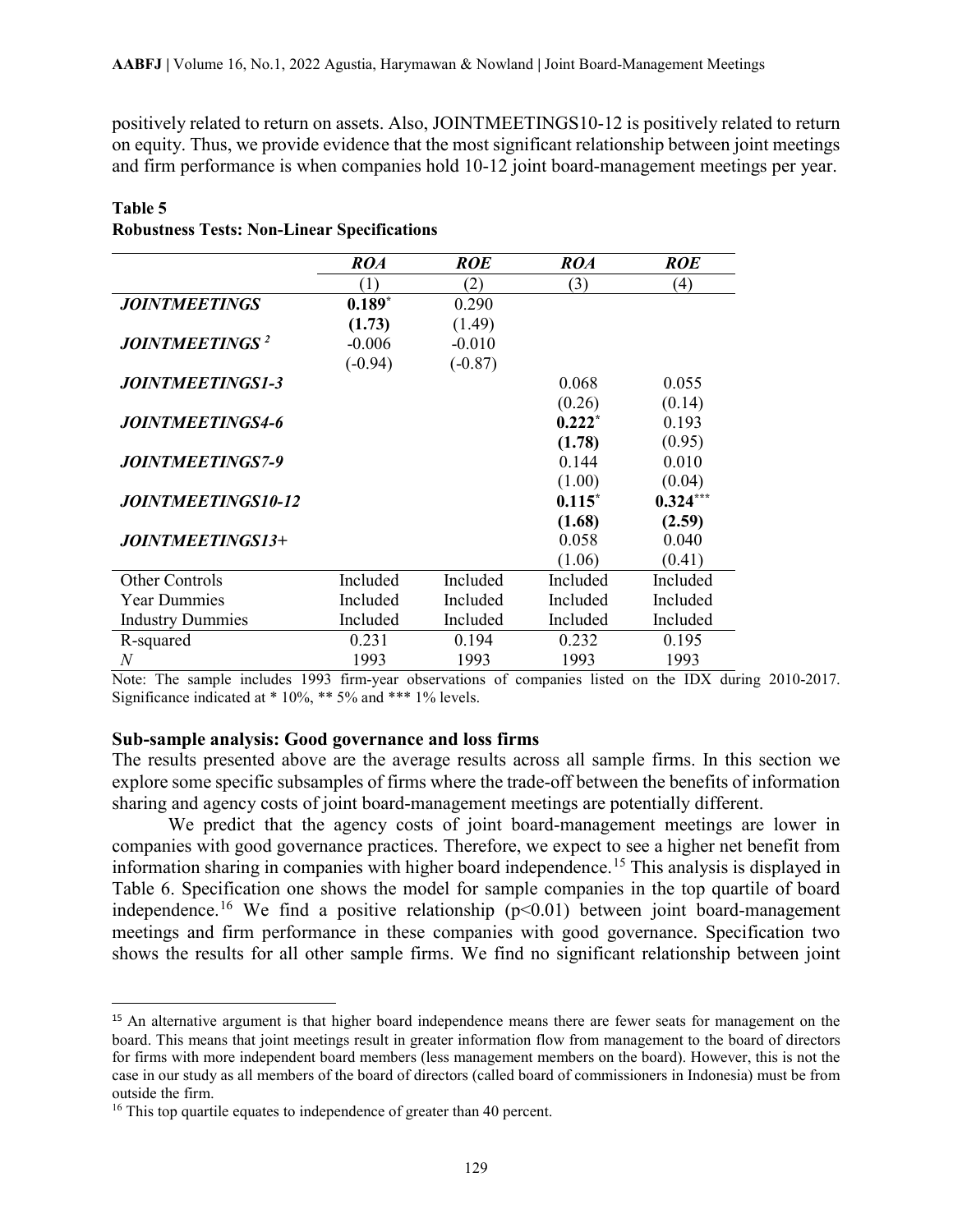board-management meetings and firm performance in these firms with lower or no board independence.

We also expect the information sharing benefits of joint board-management meetings to be most useful in times of crises (e.g. poor firm performance). Thus, we expect the positive relationship between joint board-management meetings and firm performance to be most significant when firms are making a loss. This analysis for loss firms is displayed in specification three of Table 6, where we find a positive relationship ( $p<0.01$ ) between joint board-management meetings and firm performance in loss firms. In specification four, we find no significant relationship between joint meetings and firm performance in profit firms.<sup>[17](#page-13-0)</sup>

In summary, these results confirm our expectations that the agency costs and information sharing benefits of joint board-management meetings vary across firms. We find that the net benefits of information sharing between top management and the board of directors is greatest in companies with good governance practices and when firms are making a loss. In firms with weaker governance practices and when firms are making a profit, the benefits of information sharing are largely offset by the agency costs of joint board-management meetings.

|                         |                        | <b>ROA</b>             | <b>ROA</b>   |              |  |  |
|-------------------------|------------------------|------------------------|--------------|--------------|--|--|
|                         | Good Governance        | Weaker Governance      | Loss Firms   | Profit Firms |  |  |
|                         | (1)                    | (2)                    | (3)          | (4)          |  |  |
| <b>JOINTMEETINGS</b>    | $0.281***$             | 0.047                  | $0.222***$   | 0.035        |  |  |
|                         | (2.68)                 | (0.95)                 | (3.20)       | (0.85)       |  |  |
| <b>BODMEETINGS</b>      | 0.030                  | $-0.067$               | $-0.134$     | $-0.018$     |  |  |
|                         | (0.34)                 | $(-1.62)$              | $(-1.34)$    | $(-0.64)$    |  |  |
| <b>TMTMEETINGS</b>      | 0.052                  | $0.030*$               | 0.022        | $-0.010$     |  |  |
|                         | (1.48)                 | (1.77)                 | (0.76)       | $(-0.73)$    |  |  |
| <b>COMMEETINGS</b>      | 0.029                  | 0.044                  | 0.022        | $0.035***$   |  |  |
|                         | (0.76)                 | (1.57)                 | (0.72)       | (2.19)       |  |  |
| <b>BOARDSIZE</b>        | $0.549***$             | $0.328^{\ast\ast\ast}$ | $0.333***$   | $0.233***$   |  |  |
|                         | (3.07)                 | (3.31)                 | (2.04)       | (3.09)       |  |  |
| <b>INDEPENDENT</b>      | $-0.021$               | $-0.055***$            | $-0.169$     | $-0.021$     |  |  |
|                         | $(-0.48)$              | $(-2.17)$              | $(-0.65)$    | $(-1.49)$    |  |  |
| <b>AUDCOM</b>           | 0.530                  | 0.192                  | $0.856*$     | $-0.380**$   |  |  |
|                         | (1.34)                 | (0.81)                 | (1.85)       | $(-2.09)$    |  |  |
| <b>FIRMSIZE</b>         | 0.660                  | $0.847***$             | 0.397        | 0.173        |  |  |
|                         | (1.55)                 | (3.94)                 | (1.14)       | (1.12)       |  |  |
| <b>LEVERAGE</b>         | $-11.793***$           | $-15.830***$           | $-3.577**$   | $-10.234***$ |  |  |
|                         | $(-4.64)$              | $(-10.59)$             | $(-2.11)$    | $(-8.95)$    |  |  |
| <b>MTB</b>              | $0.820^{\ast\ast\ast}$ | $0.641***$             | $-0.029$     | $0.177***$   |  |  |
|                         | (4.67)                 | (5.51)                 | $(-1.39)$    | (12.66)      |  |  |
| <b>CONSTANT</b>         | $-10.827$              | 12.593**               | $-27.319***$ | $13.511***$  |  |  |
|                         | $(-0.93)$              | (2.16)                 | $(-2.93)$    | (3.32)       |  |  |
| <b>Year Dummies</b>     | Included               | Included               | Included     | Included     |  |  |
| <b>Industry Dummies</b> | Included               | Included               | Included     | Included     |  |  |

## **Sub-Sample Analysis: Good Governance and Loss Firms**

**Table 6**

<span id="page-13-0"></span><sup>&</sup>lt;sup>17</sup> In untabulated work, we also repeat this analysis using prior year loss and a large decrease in profit (greater than 50% drop), instead of current year loss. We also use ROE instead of ROA. We find consistent results.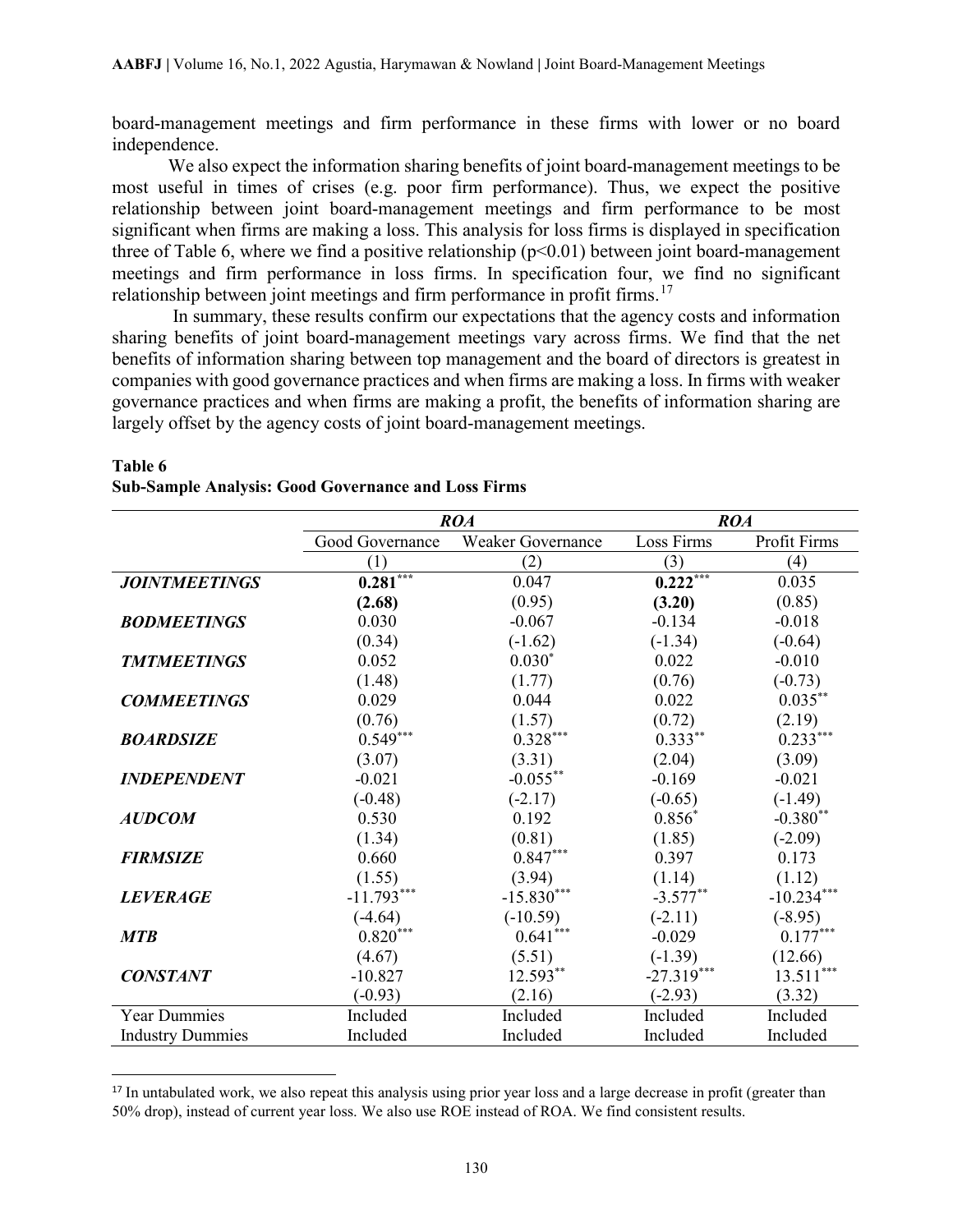| ∪u                      |  |                                                   | 200<br>1.90 <i>l</i> |  | J.ZZO         | $J \cdot L \cup U$ |          | 344<br>い・ノエコ |
|-------------------------|--|---------------------------------------------------|----------------------|--|---------------|--------------------|----------|--------------|
| . .                     |  |                                                   | 1 V                  |  | 483           | 40e                |          | 505<br>1905  |
| $\sim$<br>$\sim$ $\sim$ |  | $\lambda$ $\lambda$ $\lambda$ $\lambda$ $\lambda$ |                      |  | $\rightarrow$ | $-1$               | $\cdots$ | $\cdots$     |

Note: The sample includes 1993 firm-year observations of companies listed on the IDX during 2010-2017, split into the quartile of firms with good governance (INDEPENDENT>40%) and firms with weaker governance, and split into loss firms and profit firms. Significance indicated at \* 10%, \*\* 5% and \*\*\* 1% levels.

## **Conclusions**

Boards of directors are required to monitor management activities and provide strategic advice. Therefore, some interaction between boards of directors and top management teams is vital for information exchange and strategic decision-making. But, corporate governance regulations and practice call for a clear separation between boards and management, so that boards of directors can maintain their independence and make the best decisions for shareholders.

This paper examines a new source of data on one form of formal interaction between boards of directors and top management teams – joint board-management meetings. We explore whether these joint meetings provide information sharing benefits or increased agency costs. Using publicly disclosed data on the frequency of joint board-management meetings in Indonesian firms, we find that more joint board-management meetings are associated with higher firm performance. This suggests that the information sharing benefits of these meetings outweigh the agency costs.

The results of this study inform practitioners and regulators on the benefits versus costs of companies holding regularly scheduled joint board-management meetings. We find no evidence of negative effects and find some strong evidence of positive effects of joint board-management meetings, particularly when companies have good governance practices and when companies are facing challenging circumstances. Therefore, this study contributes to the ongoing debate about how independent boards of directors need to be from top management, by highlighting the benefits of regularly scheduled, formal meetings between boards of directors and top management teams.

This study is conducted on Indonesian companies as this is the only market that discloses data on formal meetings between directors and management. We would expect that similar methods of information sharing also exist in other markets, via formal or informal channels. Therefore, we encourage future research on this area in other markets, where companies may have different board structures and different channels of interaction between directors and management.

### **References**

- Abbott, L., Parker, S. & Peters, G. 2004, 'Audit committee characteristics and restatements', *Auditing: A Journal of Practice*, 23, 69-87.<https://doi.org/10.2308/aud.2004.23.1.69>
- Adams, R. B., & Ferreira, D. 2007, 'A theory of friendly boards', *Journal of Finance*, 62(1), 217-250. <https://doi.org/10.1111/j.1540-6261.2007.01206.x>
- Anderson, R. & Reeb, D. 2004, 'Board composition: Balancing family influence in S&P500 firms', *Administrative Science Quarterly*, 49, 209-237. <https://doi.org/10.2307/4131472>
- Andreou, P. C., Antoniou, C., Horton, J., & Louca, C. 2016, 'Corporate governance and firm-specific stock price crashes', *European Financial Management*, *22*(5), 916-956. <https://doi.org/10.1111/eufm.12084>
- ASX, 2019, Corporate governance principles and recommendations,  $4<sup>th</sup>$  edition, ASX Corporate Governance Council, Sydney.
- Balatbat, M., Taylor, S. & Walter, T. 2004, 'Corporate governance, insider ownership and operating performance of Australian initial public offerings', *Accounting and Finance,* 44, 299-328. <https://doi.org/10.1111/j.1467-629x.2004.00114.x>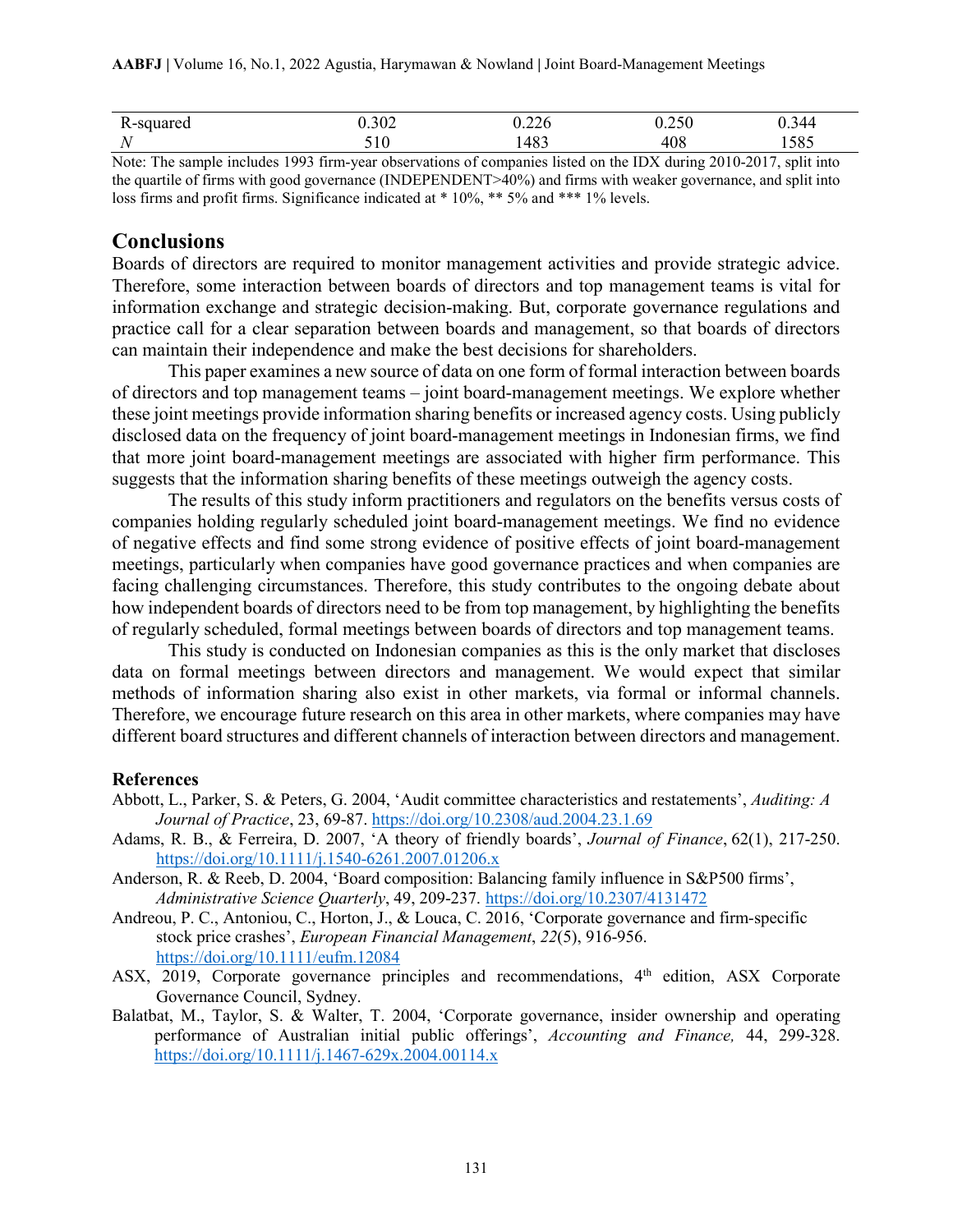- Bhatt, P.R., & Bhattacharya, R.R. 2017, 'Corporate governance and firm performance in Malaysia', *Corporate Governance: The International Journal of Business in Society*, *17*(5), 896-912. <https://doi.org/10.1108/CG-03-2016-0054>
- Brick, I. E., & Chidambaran, N. K. 2010, 'Board meetings, committee structure, and firm value', *Journal of Corporate Finance*, *16*(4), 533-553. <https://doi.org/10.1016/j.jcorpfin.2010.06.003>
- Bronson, S., J. Carcello, C. Hollingsworth & T. Neal, 2009, 'Are fully independent audit committees really necessary?', *Journal of Accounting and Public Policy*, 28, 265-280. <https://doi.org/10.1016/j.jaccpubpol.2009.06.001>
- Bruynseels L. & E. Cardinaels, 2014, 'The audit committee: Management watchdog or personal friend of the CEO?', *The Accounting Review*, 89, 113-145. <https://doi.org/10.2308/accr-50601>
- Bird, R., Huang, P. & Lu, Y. 2018, 'Board independence and the variability of firm performance: Evidence from an exogenous regulatory shock', *Australian Journal of Management*, 43, 3- 26[.https://doi.org/10.1177/0312896217708227](https://doi.org/10.1177/0312896217708227)
- Byrd, J. & Hickman, K. 1992, 'Do outside directors monitor managers? Evidence from tender offer bids', *Journal of Financial Economics*, 32, 195-221. [https://doi.org/10.1016/0304-405X\(92\)90018-S](https://doi.org/10.1016/0304-405X(92)90018-S)
- Carcello, J., T. Neal, Z. Palmrose & S. Scholz. 2011, 'CEO involvement in selecting board members, audit committee effectiveness and restatements', *Contemporary Accounting Research*, 28, 396-430. 30.

<https://doi.org/10.1111/j.1911-3846.2010.01052.x>

- Chancharat, S. & Chancharat, N. 2019, 'Board structure, ownership structure and performance of Thai listed companies', *Australasian Accounting, Business and Finance Journal*, 13, 53-70. <https://doi.org/10.14453/aabfj.v13i3.4>
- Chauhan, Y., Lakshmi, K. R., & Dey, D. K. 2016, 'Corporate governance practices, self-dealings, and firm performance: Evidence from India', *Journal of Contemporary Accounting & Economics*, *12*(3), 274-289. <https://doi.org/10.1016/j.jcae.2016.10.002>
- Chen, G., Firth, M., Gao, D. N., & Rui, O. M. 2006, 'Ownership structure, corporate governance, and fraud: Evidence from China', *Journal of Corporate Finance*, *12*(3), 424-448. <https://doi.org/10.1016/j.jcorpfin.2005.09.002>
- Cheng, E. & Courtenay, S. 2006, 'Board composition, regulatory regime and voluntary disclosure', *The International Journal of Accounting*, 41, 262-289. <https://doi.org/10.1016/j.intacc.2006.07.001>
- Chidambaran, N., Kedia, S. & Prabhala, N. 2012, 'CEO–Director connections and corporate fraud: not just whether you are connected but how', Working paper. <https://doi.org/10.2139/ssrn.2023030>
- Christensen, J., Kent, P. & Stewart, J. 2010, 'Corporate governance and company performance in Australia', *Australian Accounting Review,* 20, 372-386. <https://doi.org/10.1111/j.1835-2561.2010.00108.x>
- Cotter, J. & Silvester, M. 2003, 'Board and monitoring committee independence', *Abacus,* 39, 211–32. <https://doi.org/10.1111/1467-6281.00127>
- Dechow, P. M., Sloan, R. G. & Sweeney, A. P. 1996, 'Causes and consequences of earnings manipulation: An analysis of firms subject to enforcement actions by the SEC', *Contemporary Accounting Research*, 13, 1–36. <https://doi.org/10.1111/j.1911-3846.1996.tb00489.x>
- Fama, E. F., & Jensen, M. C. 1983, 'Separation of ownership and control' *The Journal of Law and Economics*, *26*(2), 301-325. <https://doi.org/10.1086/467037>
- Gray, S., & Nowland, J. 2018, 'Director workloads, attendance and firm performance', *Accounting Research Journal*, 31, 214-231. <https://doi.org/10.1108/ARJ-02-2016-0023>